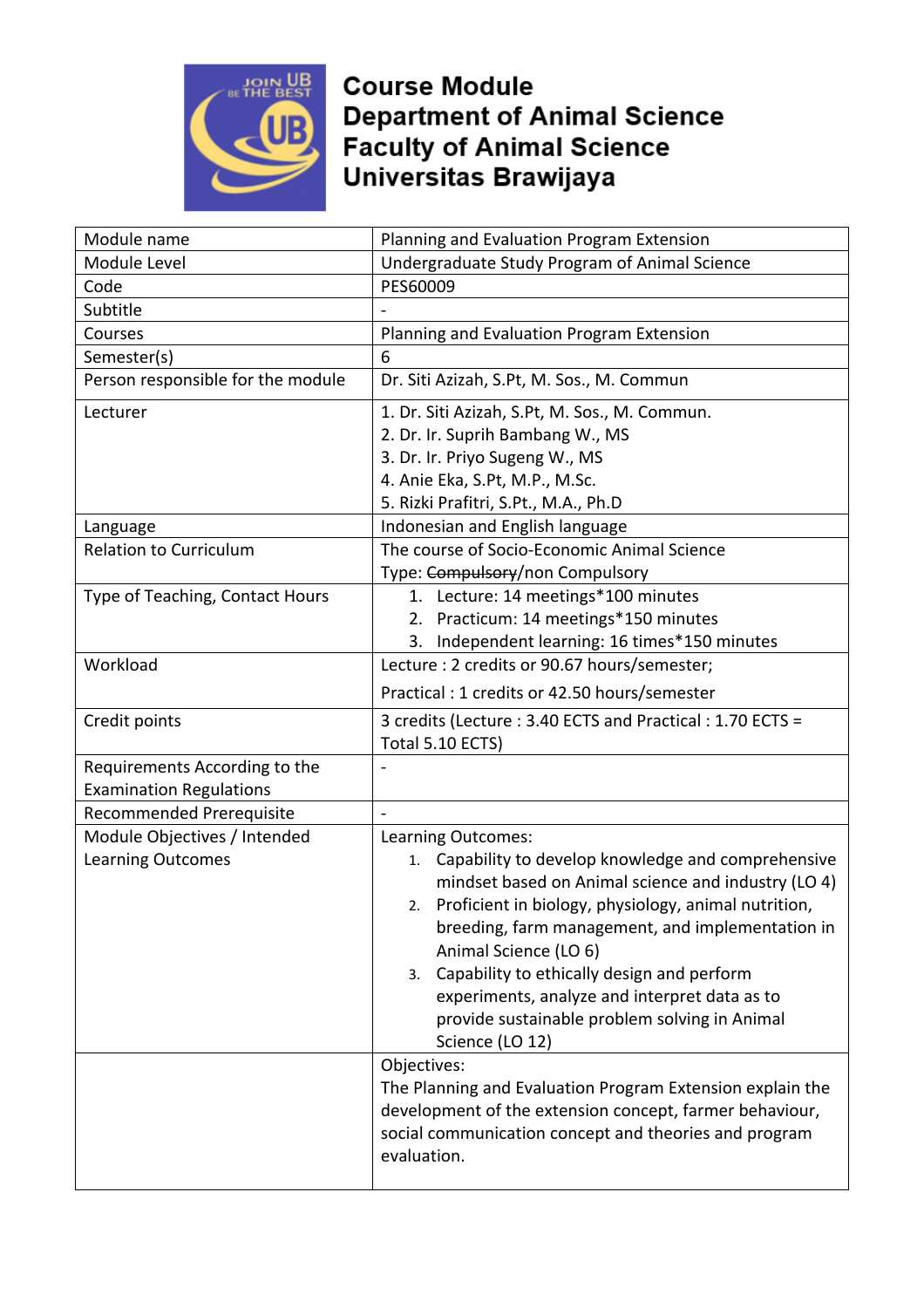

## **Course Module Department of Animal Science Faculty of Animal Science**<br>Universitas Brawijaya

|                              | Knowledge:                                                          |
|------------------------------|---------------------------------------------------------------------|
|                              | Able to understand the development of the extension                 |
|                              | concept, farmer behaviour, social communication concept             |
|                              | and theories and program evaluation.                                |
|                              | <b>Skills</b>                                                       |
|                              | Cognitive                                                           |
|                              | Able to make the planning and evaluate livestock extension          |
|                              | program.                                                            |
|                              |                                                                     |
|                              | Phsycomotoric                                                       |
|                              | Able to implement the communication concept to the                  |
|                              | farmers during extension program.                                   |
|                              | Competences                                                         |
|                              | Able to implement the principle and concept of planning and         |
|                              | evaluating the extension program related to Animal Science          |
|                              | field.                                                              |
| Content                      | 1. The development of Extension concept                             |
|                              | 2. The concept of farmer behavior (Advanced)                        |
|                              | 3. Social<br>communication<br>concepts<br>theories<br>and           |
|                              | (Advanced)                                                          |
|                              | 4. Program planning concepts and theories (Advanced)                |
|                              | 5. Concept evaluation<br>evaluation<br>and<br>program               |
|                              | (Advanced)                                                          |
| <b>Study and Examination</b> | Examination requirements: A minimum of 80% attendance to            |
| Requirements and Forms of    | attend the final exam                                               |
| Examination                  | The forms of the test: Multiple Choice/Essay/Group                  |
|                              |                                                                     |
|                              | The Final Score Component:                                          |
|                              | 30% Midterm Exam,                                                   |
|                              | 30% Final Exam,<br>30% Practicum,                                   |
|                              | 5% Structured Assignments                                           |
|                              | 5 % Quiz                                                            |
|                              |                                                                     |
|                              | $A:80 <$ Final Score $\leq 100$                                     |
|                              | $B+$ : 75 < Final Score $\leq 80$                                   |
|                              | $B:69 <$ Final Score $\leq 75$<br>$C+$ : 60 < Final Score $\leq 69$ |
|                              | $C: 55 <$ Final Score $\leq 60$                                     |
|                              | $D:50 <$ Final Score $\leq 55$                                      |
|                              | D+: $44 <$ Final Score $\leq 50$                                    |
|                              | $E: 0 <$ Final Score $\leq 44$                                      |
| Media Employed               | Projector and screens, Zoom application, Google Classroom,          |
|                              | e-book, WA Group                                                    |